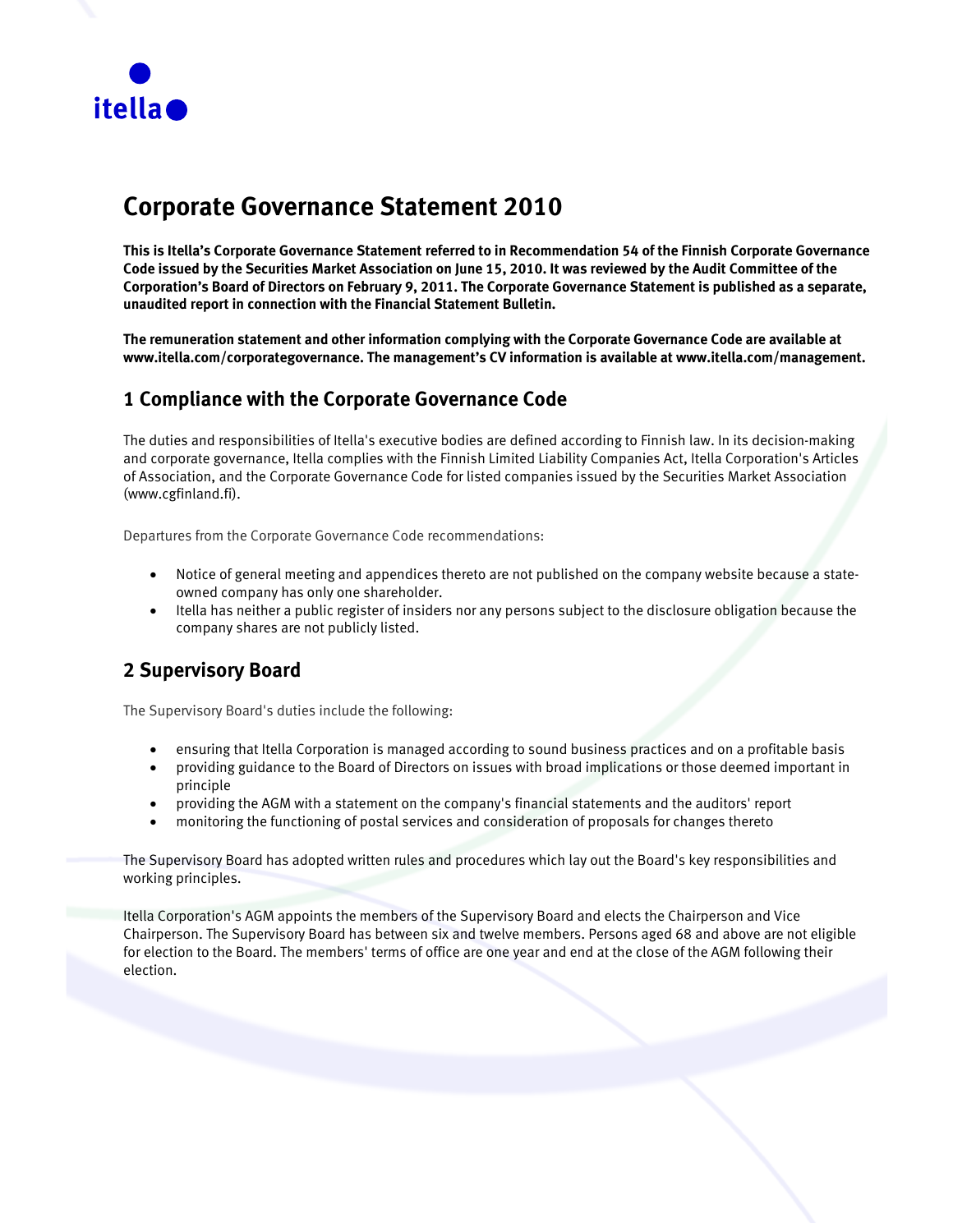#### **Supervisory Board members 2010**

| <b>Member</b>           | <b>Born</b> | <b>Education</b> | Occupation                  | Attendance at<br>meetings |
|-------------------------|-------------|------------------|-----------------------------|---------------------------|
| Eero Lehti (Chairman)   | 1944        | M.Soc. Sc.       | <b>Member of Parliament</b> | 3/4                       |
| Antti Rantakangas (Vice | 1964        | Agrology         | <b>Member of Parliament</b> | 4/4                       |
| Chairman)               |             |                  |                             |                           |
| Paavo Arhinmäki **)     | 1976        |                  | <b>Member of Parliament</b> | $3/4$ **)                 |
| Birgitta Gran *)        | 1953        | B.Soc. Sc.       | Social Ombudsman            | $1/4$ *)                  |
| Sirpa Hertell *)        | 1955        | Liberal Arts     | <b>General Secretary</b>    | $1/4$ *)                  |
|                         |             | undergraduate    |                             |                           |
| Susanna Huovinen        | 1972        | M.Soc. Sc.       | <b>Member of Parliament</b> | 3/4                       |
| Harri Jaskari           | 1964        | Lic.Sc. (Admin)  | <b>Member of Parliament</b> | 2/4                       |
| <b>Bjarne Kallis</b>    | 1945        | M.Soc. Sc.       | <b>Member of Parliament</b> | 3/4                       |
| Johanna Karimäki **)    | 1973        | M.Sc. (Tech)     | <b>Member of Parliament</b> | $3/4$ **)                 |
| Lauri Kähkönen          | 1947        | B.A.             | <b>Member of Parliament</b> | 3/4                       |
| Outi Mäkelä             | 1974        | M.Sc. (Econ.)    | <b>Member of Parliament</b> | 3/4                       |
| Reijo Ojennus           | 1947        | Trade Technician | Entrepreneur                | 4/4                       |
| Pertti Salovaara        | 1970        |                  | <b>Member of Parliament</b> | 2/4                       |
| Harry Wallin            | 1953        | ٠                | <b>Engine Driver</b>        | 4/4                       |

\*) until March 23, 2010

\*\*) starting March 23, 2010

### **3 Board of Directors**

The duties of Itella Corporation's Board of Directors are specified in the Companies Act, the Articles of Association, and the Guidelines for Decision Making approved by the Board of Directors. According to these documents, the Board is responsible for controlling and supervising senior management, appointing and dismissing the CEO, approving the company's strategic goals and risk management principles, and ensuring the performance of the company's management system. The Board has adopted written rules and procedures which lay out the Board's key responsibilities and working principles.

Itella Corporation's Annual General Meeting appoints the members of the Board of Directors and elects the Chairperson and Vice Chairperson. However, the personnel representative is appointed from among the personnel groups, according to what has been set out in the agreement concerning administrative representation. The Board has between five and nine members. Persons aged 68 or above are not eligible for election to the Board. The members are elected for a oneyear period at a time. The terms of office end at the close of the AGM following their election.

The Board of Directors evaluates its performance and working methods on an annual basis. It also assesses the performance and working methods of the CEO.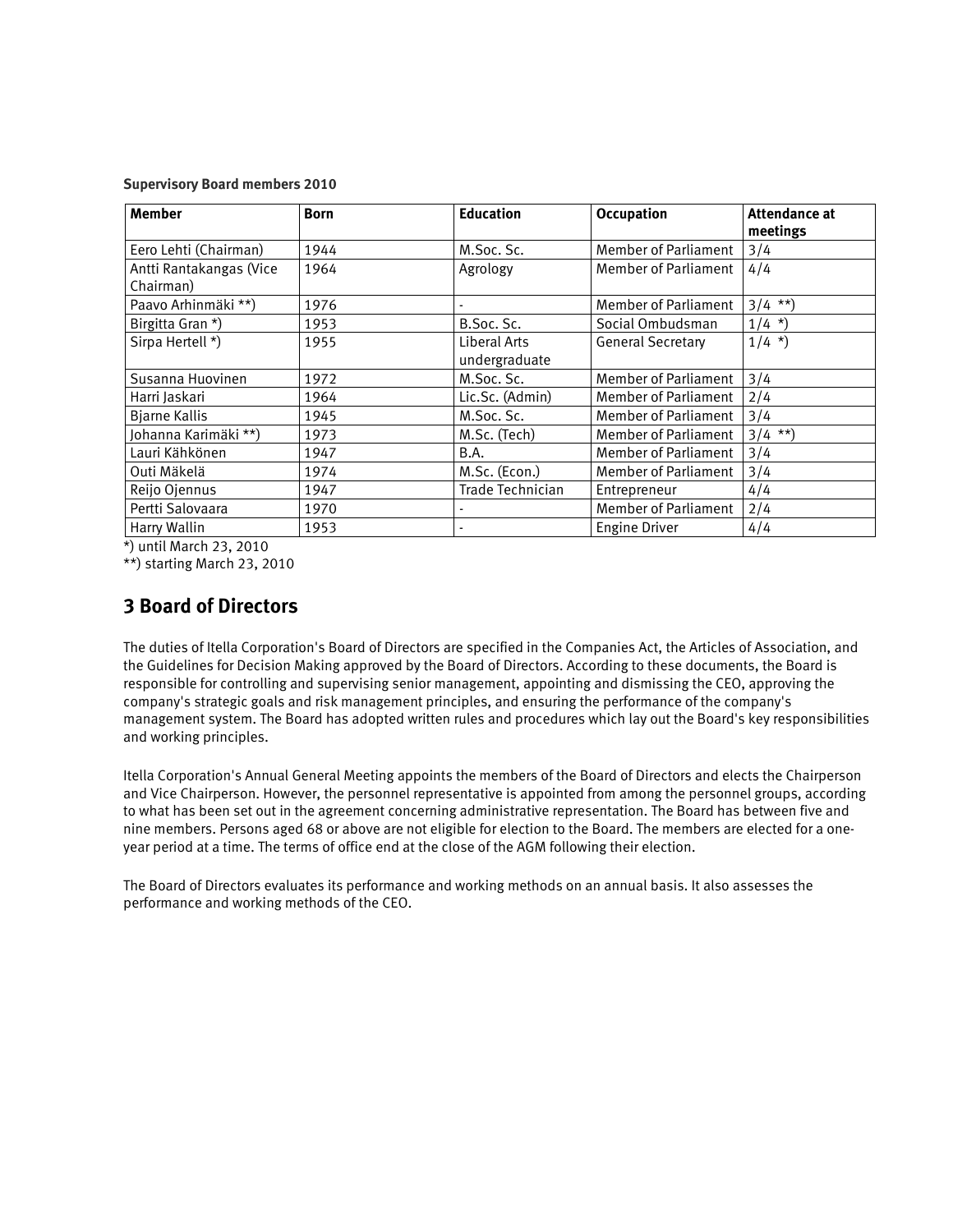#### **Itella's Board of Directors 2010**

| Member                            | <b>Born</b> | <b>Education</b>          | <b>Occupation</b>                   |
|-----------------------------------|-------------|---------------------------|-------------------------------------|
| Eero Kasanen (Chairman)           | 1952        | D.Sc. (Econ. & Bus. Adm.) | Executive Dean                      |
| Arto Hiltunen (Vice Chairman) **) | 1958        | M.Sc. (Econ.)             |                                     |
| Kalevi Alestalo                   | 1947        | M.Soc. Sc.                | <b>Financial Counselor</b>          |
| Hele-Hannele Aminoff              | 1960        | MBA                       | <b>Managing Director</b>            |
| Erkki Helaniemi                   | 1962        | LL.M.                     | Partner                             |
| Mikko Kosonen (Vice Chairman) *)  | 1957        | D.Sc. (Econ. & Bus. Adm.) | President                           |
| Päivi Pesola                      | 1956        | M.Sc. (Econ.)             | Vice President                      |
| Riitta Savonlahti                 | 1964        | M.Sc. (Econ.)             | <b>Executive Vice President, HR</b> |
| Maarit Toivanen-Koivisto          | 1954        | M.Sc. (Econ.)             | President and CEO                   |
| Antero Palmolahti                 | 1952        |                           | National Chief Shop Steward         |

\*) until March 23, 2010

\*\*) starting March 23, 2010

All board members are independent of the company except for the personnel representative, Antero Palmolahti. All Board members are independent of the shareholder except for Kalevi Alestalo, the representative of the Ownership Steering Department of the Prime Minister's Office.

### **3.1 Audit Committee**

The Board of Directors elects not more than four of its members to the Audit Committee, whose duties include:

- preparing, controlling, reviewing and assessing risk management policies, internal control systems and reports, the organization of financial reporting and auditing
- annually examining financial statements with the auditors before submitting them to the Board of Directors
- submitting proposals concerning the appointment of the auditor.
- assessing the independence of the auditor and the additional services offered by the auditor

The committee prepares matters entrusted to it for the Board of Directors.

On April 29, 2010, the Board of Directors elected the following members to the Audit Committee: Päivi Pesola (Chairperson), Hele-Hannele Aminoff, Erkki Helaniemi and Arto Hiltunen.

### **3.2 Remuneration and Nomination Committee**

The Board of Directors elects not more than four of its members to the Remuneration and Nomination Committee, whose duties include:

- preparing decisions concerning the appointments and remuneration of executive management
- preparing the outlines for the remuneration, bonus and incentive schemes and ensuring that they are fair and competitive

The Committee prepares matters entrusted to it for the Board of Directors.

On April 29, 2010, the Board of Directors elected the following members to the Remuneration and Nomination Committee: Eero Kasanen (Chairman), Kalevi Alestalo, Riitta Savonlahti and Maarit Toivanen-Koivisto.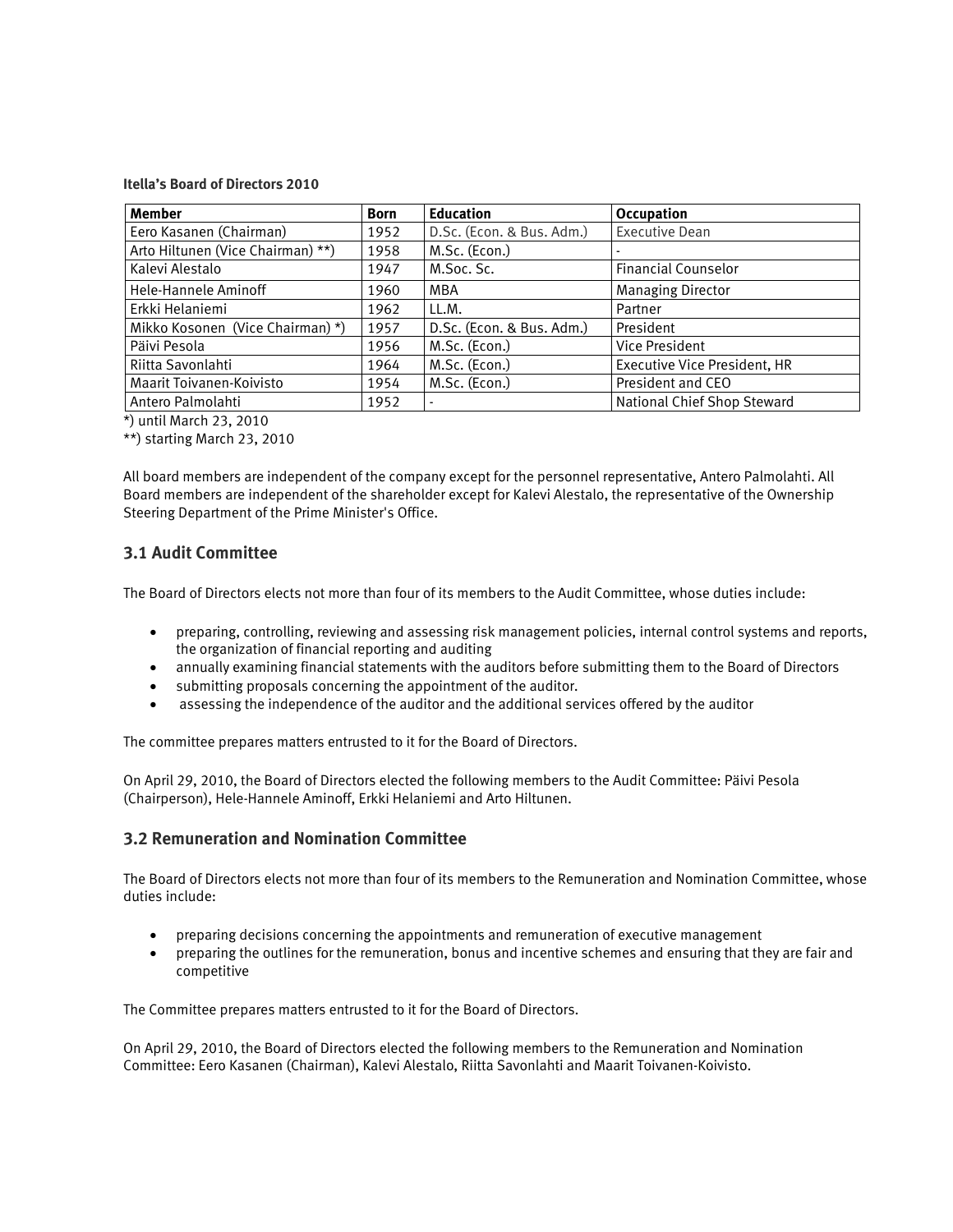#### **Attendance in meetings 2010**

| <b>Board member</b>               | <b>Committee membership</b> | <b>Board meetings</b> | <b>Committee meetings</b> |
|-----------------------------------|-----------------------------|-----------------------|---------------------------|
| Eero Kasanen (Board Chairman)     | Remuneration and            | 10/12                 | 5/5                       |
|                                   | <b>Nomination Committee</b> |                       |                           |
|                                   | (Chairman)                  |                       |                           |
| Arto Hiltunen (Vice Chairman) **) | <b>Audit Committee</b>      | 9/12                  | $5/6$ **)                 |
| Kalevi Alestalo                   | Remuneration and            | 12/12                 | 5/5                       |
|                                   | <b>Nomination Committee</b> |                       |                           |
| Hele-Hannele Aminoff              | <b>Audit Committee</b>      | 10/12                 | 6/6                       |
| Erkki Helaniemi                   | <b>Audit Committee</b>      | 11/12                 | 5/6                       |
| Mikko Kosonen (Vice Chairman) *)  | <b>Audit Committee</b>      | 3/12                  | $1/6*)$                   |
| Antero Palmolahti                 |                             | 11/12                 |                           |
| Päivi Pesola                      | <b>Audit Committee</b>      | 11/12                 | 6/6                       |
|                                   | (Chairman)                  |                       |                           |
| Riitta Savonlahti                 | Remuneration and            | 9/12                  | 4/5                       |
|                                   | <b>Nomination Committee</b> |                       |                           |
| Maarit Toivanen-Koivisto          | Remuneration and            | 9/12                  | 5/5                       |
|                                   | <b>Nomination Committee</b> |                       |                           |

 $\overline{\ast}$ ) until March 23, 2010

\*\*) starting March 23, 2010

## **4 President and CEO**

The CEO is responsible for Itella Group's operational management in accordance with the Companies Act and instructions and directions issued by the Board of Directors. The President and CEO is appointed and, if necessary, dismissed by the Board of Directors, which also determines the terms and conditions of his employment relationship.

Jukka Alho, M.Sc. (Tech.), has acted as President and CEO of Itella Corporation since 2000.

# **5 Internal control and risk management systems associated with the financial reporting process**

Itella Corporation has defined internal control principles based on the generally accepted framework for internal control systems (COSO). Internal controls have been defined as a process, effected by Itella's Board of Directors, management, and other personnel, designed to provide reasonable assurance regarding the achievement of objectives in the following categories:

- a) effectiveness and efficiency of operations
- b) reliability of financial reporting
- c) compliance with laws and regulations

The main characteristics of Itella's internal controls are described below based on these five components of internal controls: control environment, risk assessment, control activities, information and communication, and monitoring.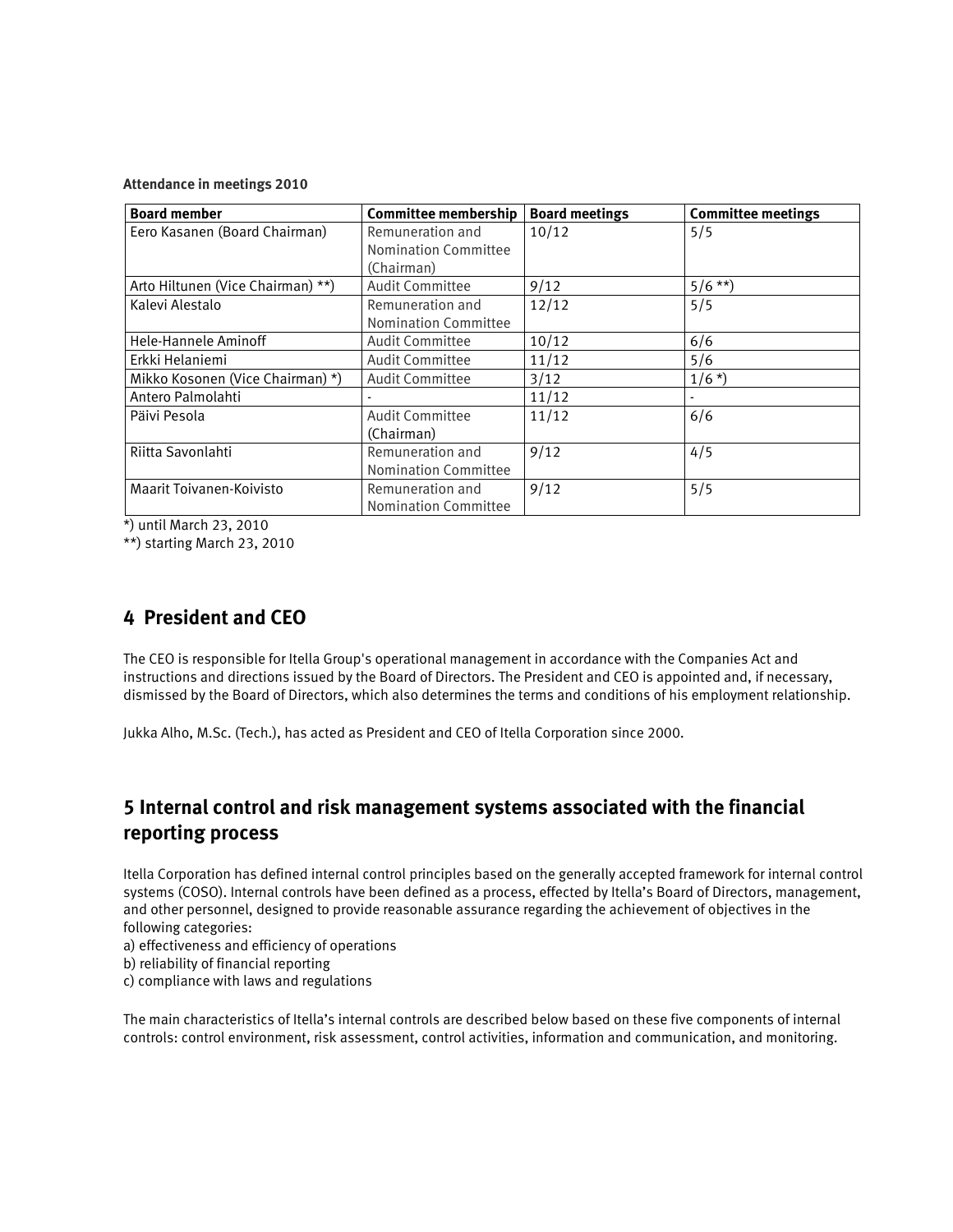### **4.1 Control environment**

### **4.1.1 Roles and responsibilities**

Itella's *Board of Directors* is responsible for the company's internal control, and it has approved the corporate policies on which the control environment is based. In addition, the Board of Directors approves policies for risk management and corporate governance.

The financial reporting process is monitored by the *Board's Audit Committee*. The *internal control function* independently monitors the effectiveness of the internal control system on financial reporting in accordance with the Audit Committee's instructions. These duties are accomplished by an audit of the financial statements to ensure the quality and integrity of the financial statements and related disclosures.

*The President and CEO* is responsible for maintaining an efficient control environment. The Group's business operations are divided into three business groups and Group functions. Their management is responsible for internal control in their respective areas.

*Management* responsibilities are specified in the Group management system, which is described in the Itella Way Handbook guidelines. The business groups' management systems are described in each business group's own Business Way Handbook. In general, managers have responsibility for implementing more specific internal control policies and procedures. Both management and employees are assigned appropriate levels of authority and responsibility to facilitate effective internal control in financial reporting.

The Group's *Chief Financial Officer* is responsible for developing and maintaining procedures and tools that support the management of business groups and Group functions in the consistent execution and maintenance of an internal control system for financial reporting. This allows for consistent Group-wide monitoring.

### **4.1.2 Group policies and instructions**

Itella Group's general internal control principles and responsibilities regarding financial reporting are specified in a separate operating model (*Itella Group Policy on Control over Financial Reporting*) which has been approved by Board of Directors. This policy is also used to increase the awareness of the personnel and to influence attitudes towards internal control.

Itella Group's *Code of Ethics* sets out the Group's generally accepted policies and principles, and the Group's commitment to compliance with laws, standards, and regulations. Each Group company must ensure that its personnel are familiar with the Code of Ethics and that they comply with it in all activities. The Group has a feedback channel for reporting actions that conflict with the Code of Ethics.

The principles applied to financial communications are described in a separate document (*Disclosure Policy* at www.itella.com/financials).

The main features of ensuring correctness of financial reporting are various instructions given by Group Finance (Group Business Control and Finance unit). Financial control and reporting instructions are explained in the *Controller's Manual* published on the intranet. They feature common accounting and reporting principles and practices, as well as the roles and responsibilities of finance functions. Group-wide accounting principles are applied to financial statements. A common chart of accounts is used in Group reporting.

### **4.1.3 Key improvement actions during 2010**

The major accomplishment of the year 2010 was the assessment and documentation of internal controls related to financial reporting processes. The work was based on generic key control requirements identified in four categories: operational, reporting, compliance and fraud. The requirements were defined for five main finance processes, as well as for IT systems. Training and support was provided to personnel involved in the project.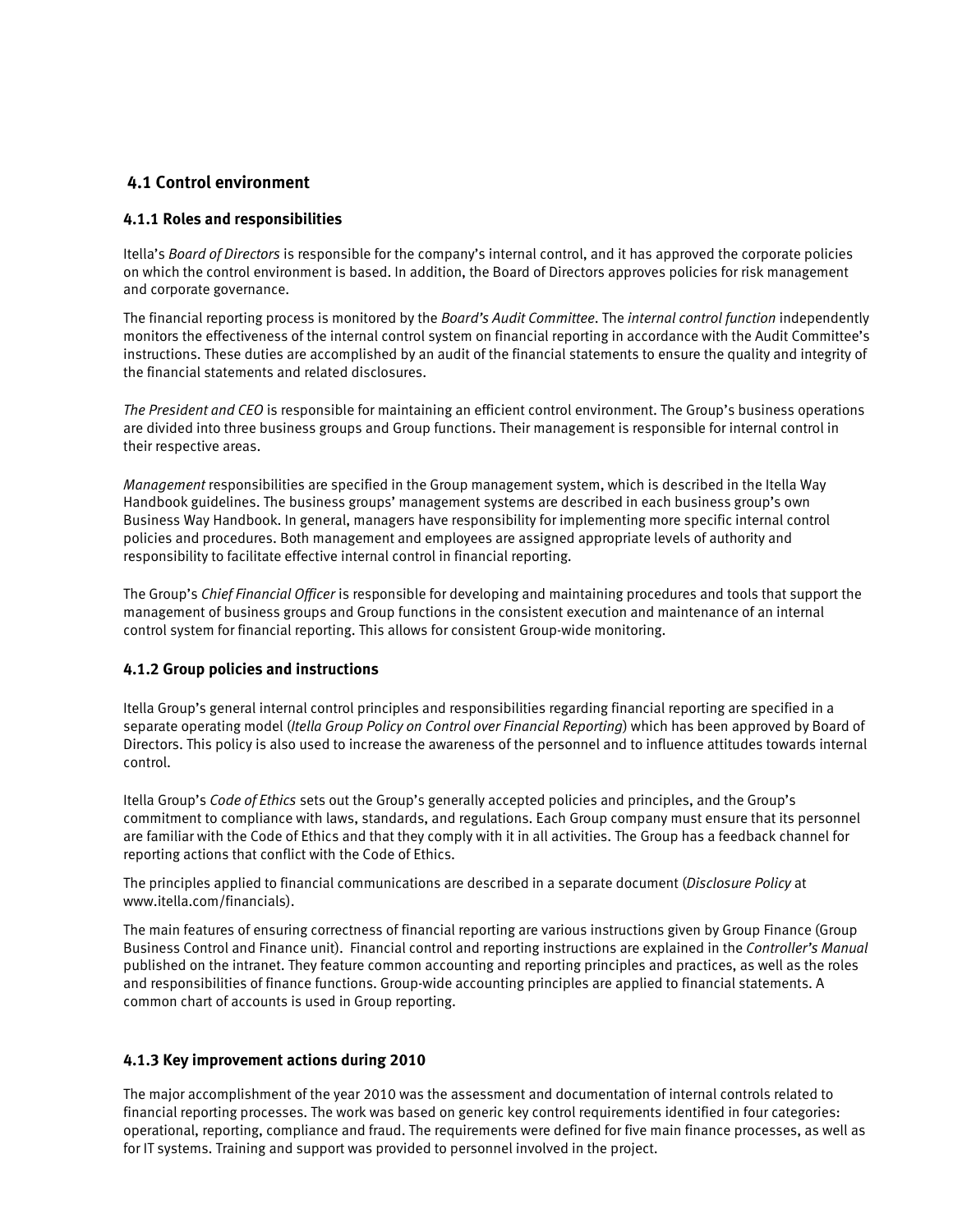The main focus was on the assessment of reporting processes. Relevant operational processes, such as credit management, were observed as well.

The main results in 2010 were:

- All assessment and documentation work done at every level of the organization was consolidated and analyzed in a systematic manner.
- Deficiencies and improvement actions were identified for further development. Immediate improvements were made in areas such as access rights and the reporting process.

Read more about the operative level results in 4.3. In 2011, the focus of improvements will be on the Group-wide monitoring process.

#### **4.2 Risk assessment**

The internal control system cannot fully guarantee the absence of material errors or losses. The system can help manage risks associated with the correctness of financial reporting but not eliminate them.

Itella has identified and investigated risks associated with the correctness of financial reporting in its processes and, on the basis of its findings, taken the necessary development measures. Operational risks of the financial reporting process are assessed as part of Itella's enterprise risk management.

During 2010, Itella analyzed its main financial risks as part of the control assessment process and identified the main areas of impact on financial processes. This analysis was made at Group level and the results were also used at unit level to support their control assessment work. Risk assessment evaluation will support improvement actions in 2011.

#### **4.3 Control activities**

The purpose of control activities is to ensure the quality of financial reporting and to secure the company's assets. Control activities include the inspection and approval of various business transactions, principles for the segregation of duties and for approval authorizations, the inspection of basic data and system registers, reconciliation of bank balances and accounts, checklists, and various IT and systems controls linked with financial reporting.

During 2010, Group-wide assessment of the current status of controls was carried out in all parts of Itella's organization. All units assessed their internal controls based on Group-level control requirements, documented their financial reporting processes and prepared detailed improvement plans. Support, instructions and tools were provided to ensure smooth progress and consistency of documentation.

In many areas, immediate improvements were made. The general assessment results confirmed that key control activities are performed appropriately. Several development areas were identified, such as authorization of access rights and harmonization of instructions. Development plans were prepared at unit and Group level. Key improvement areas are coordinated at Group level. During 2011, key improvement actions include enhancements in access controls, as well as harmonization of Group-wide operating practices and process documentation.

### **4.4 Information and communication**

The Group Finance function is responsible for maintaining Itella's financial reporting principles and guidelines. The Group's finance personnel have been informed of these principles and guidelines over the intranet. Throughout the year, Group management and unit managers inform all organizational levels of the Group's financial performance, taking into account the constraints of the Disclosure Policy. Business units regularly prepare financial and management reports for the units' and the Group's management, analyzing and discussing matters related to the business units' profitability and risks.

The Group's profitability is reported to the Board of Directors at every meeting. The Board reviews all interim reports and annual financial statements before they are disclosed. Itella complies with the reporting standards specified for listed